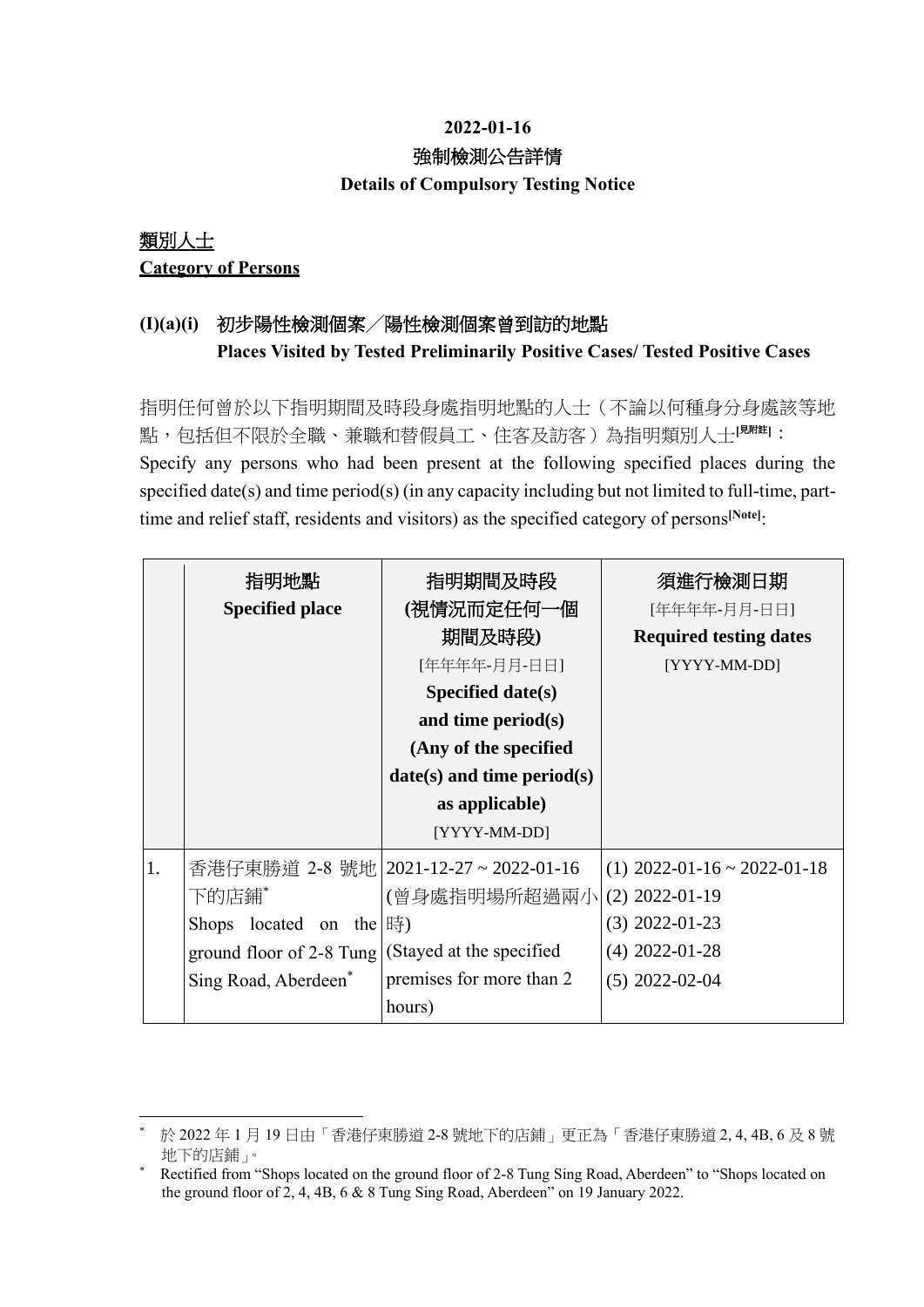|    | 指明地點<br><b>Specified place</b>                                                                                                                                                               | 指明期間及時段<br>(視情況而定任何一個<br>期間及時段)<br>[年年年年-月月-日日]<br>Specified date(s)<br>and time period(s)<br>(Any of the specified<br>$date(s)$ and time period $(s)$<br>as applicable)<br>[YYYY-MM-DD] | 須進行檢測日期<br>[年年年年-月月-日日]<br><b>Required testing dates</b><br>[YYYY-MM-DD]                  |
|----|----------------------------------------------------------------------------------------------------------------------------------------------------------------------------------------------|------------------------------------------------------------------------------------------------------------------------------------------------------------------------------------------|-------------------------------------------------------------------------------------------|
| 2. | 香港灣仔睿景酒店<br>Kew<br>Hotel 時)<br>Green<br>Wanchai Hong Kong, 41- (Stayed at the specified<br>49<br>Hennessy<br>Wanchai                                                                         | 灣仔軒尼詩道 41-49 號   2022-01-10~2022-01-11<br>(曾身處指明場所超過兩小<br>Road, premises for more than 2<br>hours)                                                                                       | $(1)$ 2022-01-16 / 2022-01-17<br>$(2)$ 2022-01-18<br>$(3)$ 2022-01-23<br>$(4)$ 2022-01-30 |
| 3. | 油麻地彌敦道 555 號九   2022-01-05 20:00-22:00<br>龍行 2-3 樓海底撈火鍋<br>Haidilao Hot Pot, 2/F &<br>3/F, Kowloon Building,<br>555 Nathan Road, Yau<br>Ma Tei                                               |                                                                                                                                                                                          | $(1)$ 2022-01-16 / 2022-01-17<br>$(2)$ 2022-01-24                                         |
| 4. | 西環卑路乍街 7-11 號海 2022-01-03 18:00-20:00<br>都樓地下 C1 號鋪阿一<br>豬扒酸辣米綫<br>A One Pork Chop Spicy<br>Rice Noodles Specialist,<br>Shop C1, G/F, Hoi Tao<br>Building, 7-11 Belcher's<br>Street, Sai Wan |                                                                                                                                                                                          | $(1)$ 2022-01-16 / 2022-01-17<br>$(2)$ 2022-01-22                                         |
| 5. | 西環堅尼地城卑路乍街   2022-01-03 13:00-15:00<br>22 號地下金玥<br>La Golden Bistro, G/F,<br>Belcher's<br>22<br>Street,<br>Kennedy Town, Sai Wan                                                             |                                                                                                                                                                                          | $(1)$ 2022-01-16 / 2022-01-17<br>$(2)$ 2022-01-22                                         |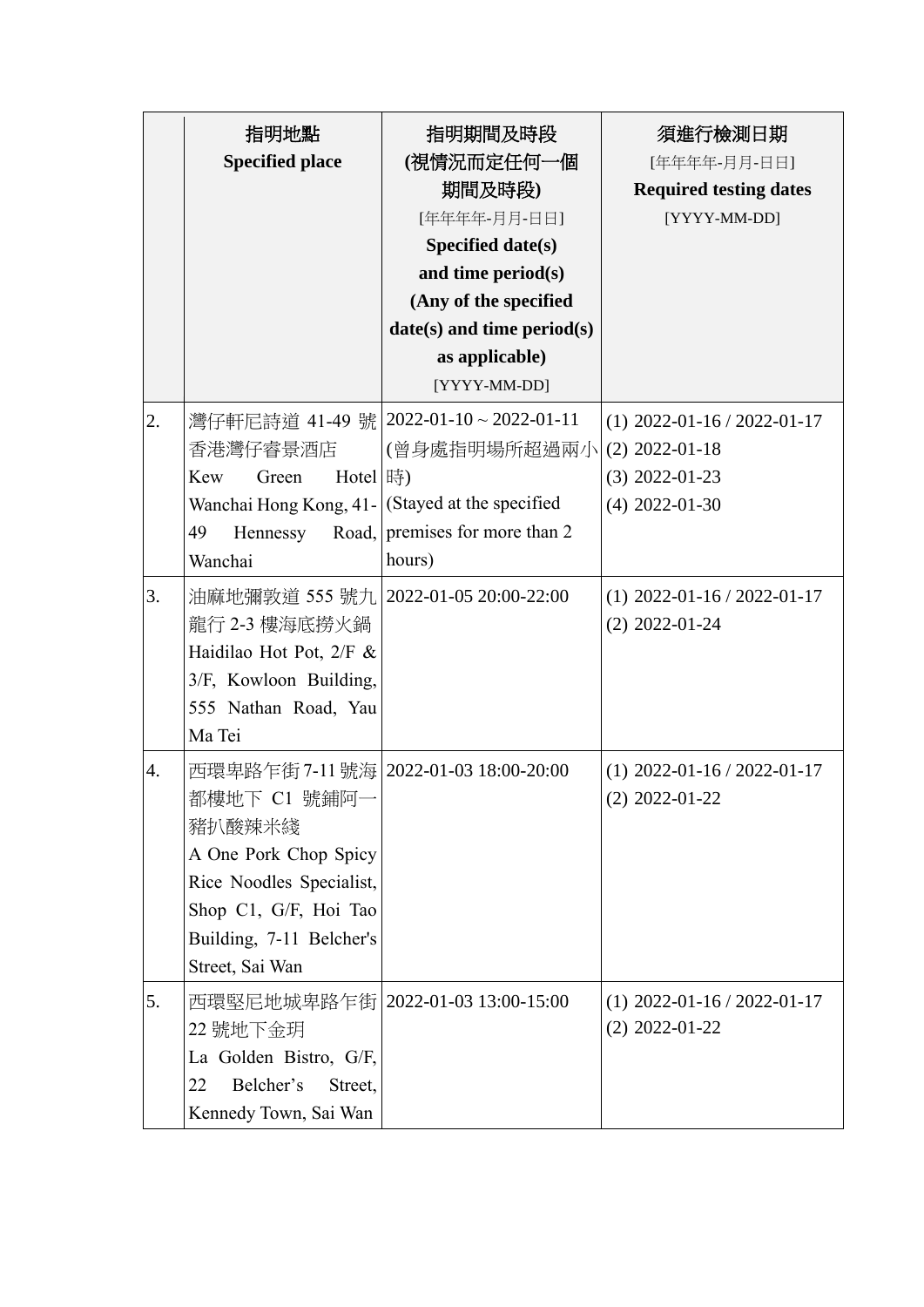|    | 指明地點                          | 指明期間及時段                                                         | 須進行檢測日期                       |
|----|-------------------------------|-----------------------------------------------------------------|-------------------------------|
|    | <b>Specified place</b>        | (視情況而定任何一個                                                      | [年年年年-月月-日日]                  |
|    |                               | 期間及時段)                                                          | <b>Required testing dates</b> |
|    |                               | [年年年年-月月-日日]                                                    | [YYYY-MM-DD]                  |
|    |                               | Specified date(s)                                               |                               |
|    |                               | and time period(s)                                              |                               |
|    |                               | (Any of the specified                                           |                               |
|    |                               | $date(s)$ and time period(s)                                    |                               |
|    |                               | as applicable)                                                  |                               |
|    |                               | [YYYY-MM-DD]                                                    |                               |
| 6. |                               | 銅鑼灣渣甸街 32E 及 2021-12-27~2022-01-15                              | $(1)$ 2022-01-16 / 2022-01-17 |
|    | 34號 Little Boss               | (曾身處指明場所超過一小 (2) 2022-01-18                                     |                               |
|    | Little Boss, No. 32E $\&$  時) |                                                                 | $(3)$ 2022-01-22              |
|    | 34,                           | Jardine's Bazaar, $ $ (Stayed at the specified $(4)$ 2022-01-27 |                               |
|    | Causeway Bay                  | premises for more than $1 (5)$ 2022-02-03                       |                               |
|    |                               | hour)                                                           |                               |
| 7. | 香港跑馬地成和道 25-                  | 2022-01-06 09:00-12:00+                                         | $(1)$ 2022-01-18 $\dagger$    |
|    | 27 號地下萬寧                      |                                                                 | $(2)$ 2022-01-25 $\dagger$    |
|    | Mannings, G/F, 25-27          |                                                                 |                               |
|    | Sing Woo Road, Happy          |                                                                 |                               |
|    | Valley, Hong Kong             |                                                                 |                               |

1

<sup>†</sup> 於2022年1月17日由「2022年1月5日上午9時至中午12時的」更正為:「2022年1月6日上午9時至中午12時 的」。因此須進行檢測日期會由「2022年1月17日及2022年1月24日」更正為:「2022年1月18日及2022年1 月25日」。

Rectified from "9:00 a.m. to 12:00 p.m. on 5 January 2022" to "9:00 a.m. to 12:00 p.m. on 6 January 2022". Hence, the required testing date would be rectified from 9:00 a.m. to 12:00 p.m. on 5 January 2022" to "9:00 a.m. to 12:00 p.m. on 6 January 2022".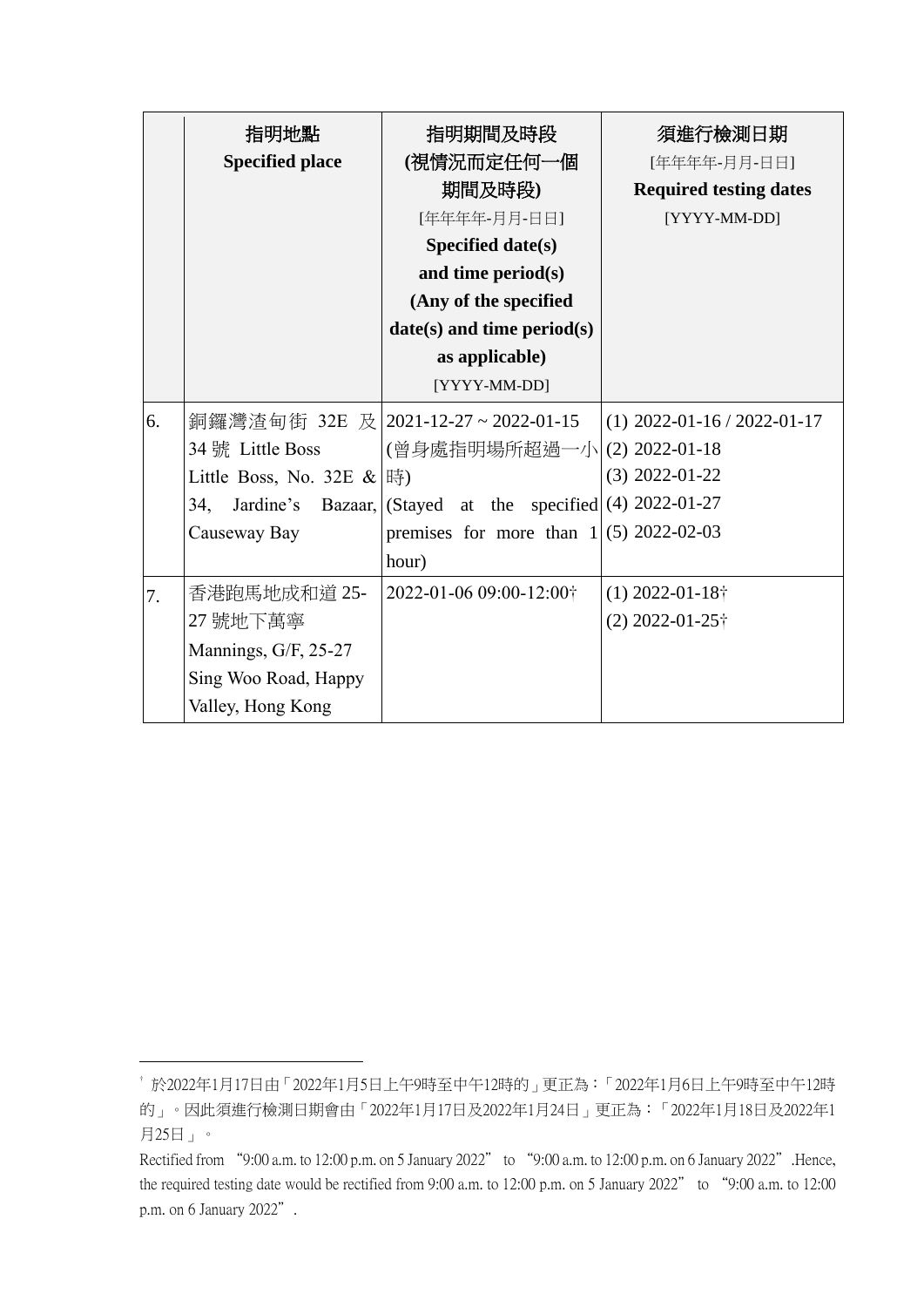**(I)(a)(ii)** 初步陽性檢測個案╱陽性檢測個案曾乘搭的公共交通工具 **Public Transport Taken by Tested Preliminarily Positive Cases/ Tested Positive Cases**

無

Nil

**(I)(b)** 上呼吸道感染及/或流感樣疾病個案(幼稚園╱幼兒中心) **Upper Respiratory Tract Infection and/or Influenza-like Illness Cases(Kindergarten/ Child Care Centre)**

無

Nil

**(I)(c)** 上呼吸道感染及/或流感樣疾病個案(小學) **Upper Respiratory Tract Infection and/or Influenza-like Illness Cases (Primary School)**

無

Nil

**(I)(d)** 初步陽性檢測個案╱陽性檢測個案曾到訪的地點(醫院管理局設施) **Places Visited by Tested Preliminarily Positive Cases/ Tested Positive Cases (Facilities of the Hospital Authority)**

無 Nil

## 附註:

如果屬於上述第(I)部分中指明的類別人士在須進行檢測日期在醫院管理局轄下醫院接 受住院治療,有關人士在知會醫院管理局醫護人員有關適用檢測要求並在住院期間遵 從相關醫院的檢測安排的情況下,會獲視為已遵從強制檢測公告的規定。

If a person who falls within the category specified in Part (I) above is receiving inpatient care in a hospital managed by the Hospital Authority on the required testing date(s), he/she would be taken to have complied with the requirements set out in the compulsory testing notice if he/she informs a medical professional of the Hospital Authority of the applicable testing